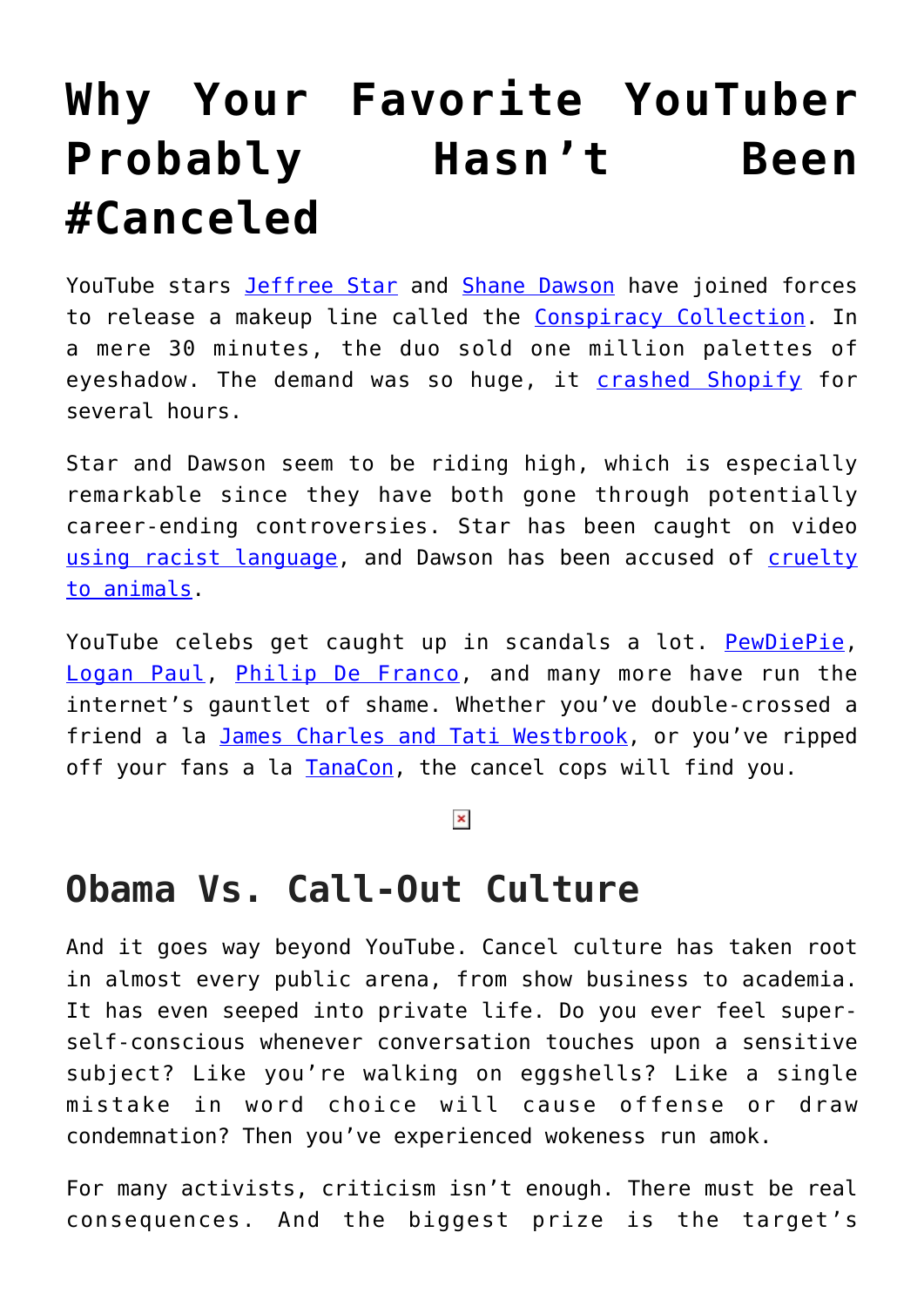livelihood: to get them fired, [deplatformed](https://fee.org/articles/jordan-peterson-s-thinkspot-is-a-welcome-social-media-option-will-it-work/), or otherwise canceled.

In a sense, cancel culture is nothing new, and is actually essential. All communities need norms. And an essential way to enforce norms has always been to denounce ("call out") normbreakers, or even to ostracize ("cancel") them in extreme cases. Some of the YouTubers mentioned above deserved to be called out for what they said or did.

But it can go too far. Cancel culture becomes oppression when it descends into fanaticism, paranoia, and censorship.

And there does seem to be a growing weariness with wokeness. Dave Chapelle pushed back hard against cancel culture in his Netflix special "[Sticks and Stones.](https://en.wikipedia.org/wiki/Dave_Chappelle:_Sticks_%26_Stones)" He caught flak for it, but he has also since been awarded the [Mark Twain Prize for](https://www.cnn.com/2019/10/28/entertainment/dave-chappelle-mark-twain-award-humor/index.html) [American Humor](https://www.cnn.com/2019/10/28/entertainment/dave-chappelle-mark-twain-award-humor/index.html).

#### $\pmb{\times}$

And Barack Obama recently called out call-out culture, when he said:

*I do get a sense sometimes now among certain young people, and this is accelerated by social media, there is this sense sometimes of: "The way of me making change is to be as judgmental as possible about other people, and that's enough." Like, if I tweet or hashtag about how you didn't do something right or used the wrong verb, then I can sit back and feel pretty good about myself because "man, you see how woke I was. I called you out." (…) That's not activism. That's not bringing about change.*

 $\pmb{\times}$ 

One thing worth appreciating is that our cancel culture could be a lot worse. After all, none of the YouTubers listed above have been canceled permanently. They've been chastised. Some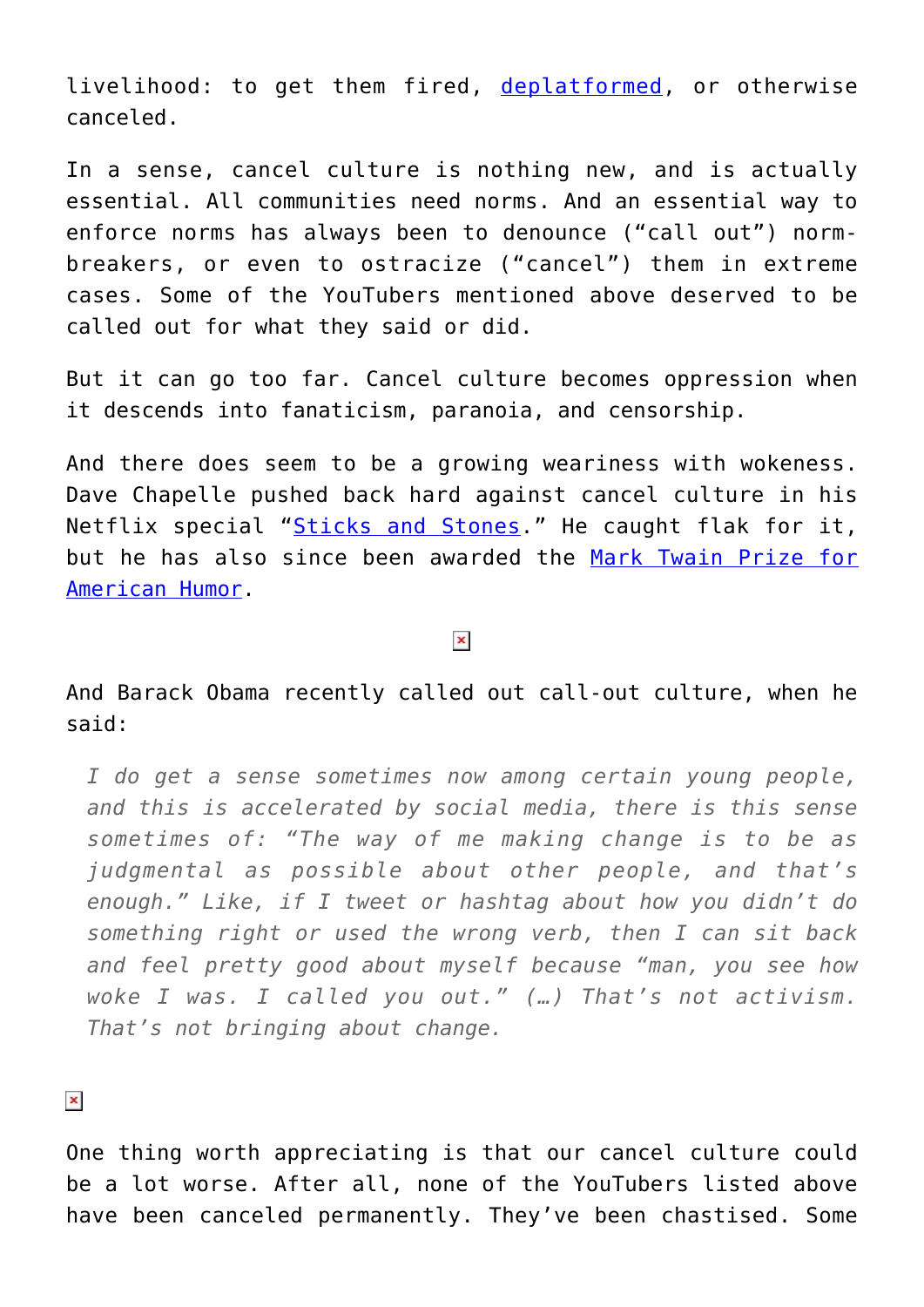have apologized. Some have changed their ways. But they all bounced back. They all still have millions of fans, and many have millions of dollars, too.

If you're one of those fans – if you get a lot of entertainment, value, or even inspiration from any of them – you might especially appreciate the fact that, in spite of their imperfections, your favorite YouTuber can still put out content and merch.

And you know what we have to thank for that? Freedom of speech.

 $\pmb{\times}$ 

## **Canceled by the State**

Freedom of speech has faded in popularity lately. Many see it as an unjust defense of hate speech and political lies. But "call-out/cancel culture" would be much worse without it.

When the government can decide what is unacceptable speech and can enforce that decision with physical violence, calling someone out, or getting them canceled, takes on a whole new meaning.

China doesn't have freedom of speech, and this has many ramifications for its people. For example, the government of China is encouraging university students to report (call out) their professors for expressions of dissent. Such reports have resulted in many professors being fired or suspended (canceled.) *The New York Times* recently [interviewed](https://www.nytimes.com/2019/11/01/world/asia/china-student-informers.html) one of many student informers in China:

*With a neon-red backpack and white Adidas shoes, he looks like any other undergraduate on the campus of Sichuan University in southwestern China.* 

*But Peng Wei, a 21-year-old chemistry major, has a special*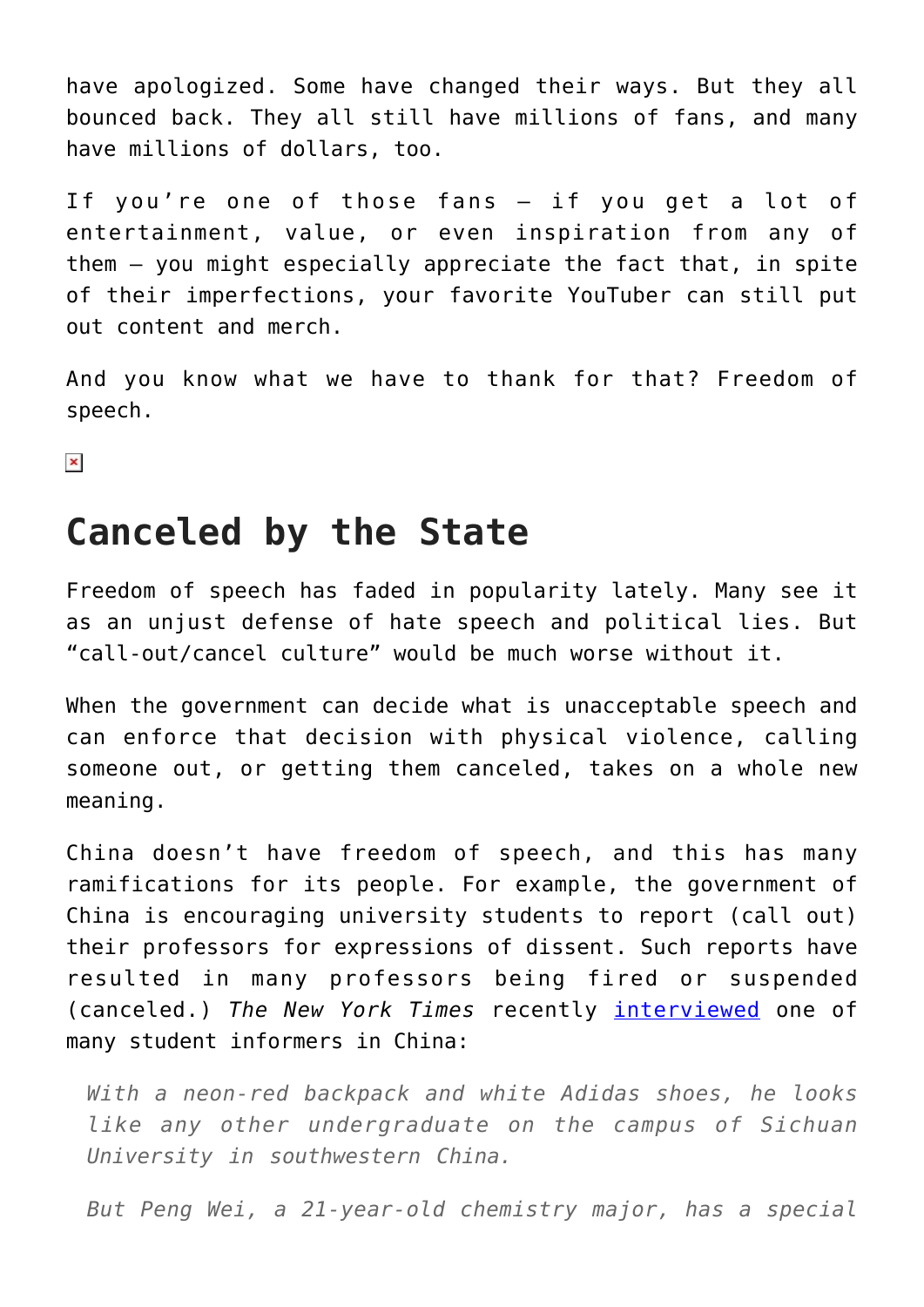*mission: He is both student and spy.* 

*Mr. Peng is one of a growing number of 'student information officers' who keep tabs on their professors' ideological views. They are there to help root out teachers who show any sign of disloyalty to President Xi Jinping and the ruling Communist Party. '*

*It's our duty to make sure that the learning environment is pure,' Mr. Peng said, 'And that professors are following the rules.'*

This is a throwback to [China's Cultural Revolution](https://en.wikipedia.org/wiki/Cultural_Revolution) of the 1960s and 70s, when the government of Mao Zedong encouraged students to not only inform on their teachers, but to ritually humiliate any who were not ideologically pure.

How about canceling YouTubers? The Chinese government has canceled all of YouTube for China's entire population of 1.4 billion. China also has a habit of "canceling" foreign creators and media over messages it disapproves of.

Free speech was also absent in communist East Germany. Like China, the East German secret police (the [Stasi](https://en.wikipedia.org/wiki/Stasi)) encouraged ordinary citizens to become informers: to call out their neighbors, friends, even family for any speech that betrayed ideological impurity or disloyalty. This created what has been called "a culture of denunciation." The East German government weaponized "call-out culture" against its own people. As Wendy McElroy [wrote](https://www.fff.org/explore-freedom/article/creating-a-culture-of-denunciation/):

*The Stasi had eyes and ears everywhere, so that people did not speak in the streets; they whispered in their own homes and were wary of speaking freely to family or friends. To contradict the state was treason, for which a person could be imprisoned and tortured in order to produce more names. Sometimes people were executed.*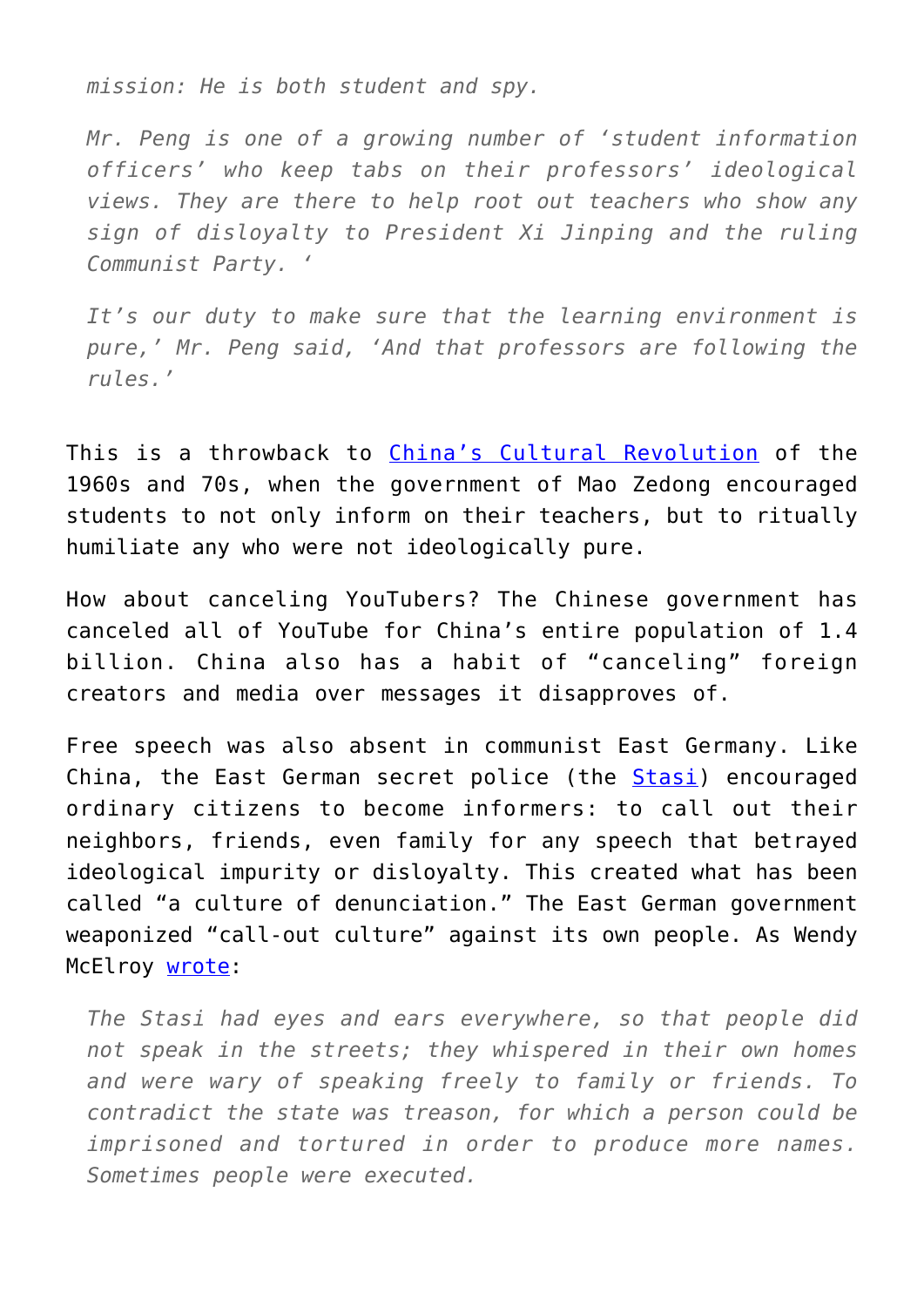#### McElroy quotes historian David Cook:

*During the lifespan of the communist regime in East Germany [1949–1990] it is estimated from existing archival material that there were up to 500,000 informers active at various times. Or more starkly one in 30 of the population had worked for the Stasi by the fall of the GDR.*

If you feel self-conscious about what you say and write now, imagine what it was like in East Germany: when one in 30 of your fellow citizens is an informer looking out for a reason to "call you out" to the secret police; when being "canceled" for saying the wrong thing could get you arrested and worse.

Imagine how boring YouTube would be under oppression like that, if it was allowed to exist at all.

Without freedom of speech, once the government decides you're canceled: end of story. But in a free society, even if you're called out or canceled by an internet outrage mob, there's room for debate, apologies, pushback, forgiveness, learning, and growth on all sides. See, for example, these YouTuber tweets.

*I made my video today NOT to start a war, but to take responsibility for my actions & clear my name. There ARE two sides to every story, & now you've heard both. I'm sure more will be said, but I'm moving on. You can form your opinions, but PLEASE do not send any hate to anyone.*

*— James Charles (@jamescharles) [May 18, 2019](https://twitter.com/jamescharles/status/1129828669365469184?ref_src=twsrc%5Etfw)*

*i love u [@shanedawson](https://twitter.com/shanedawson?ref_src=twsrc%5Etfw)… like family. i know where you're hearts at & what you would and wouldn't do. seeing how much you've grown from your past is the biggest inspiration to me.. here's to every 6 months when they wanna cancel u for JOKES you've APOLOGIZED for & grown from.????*